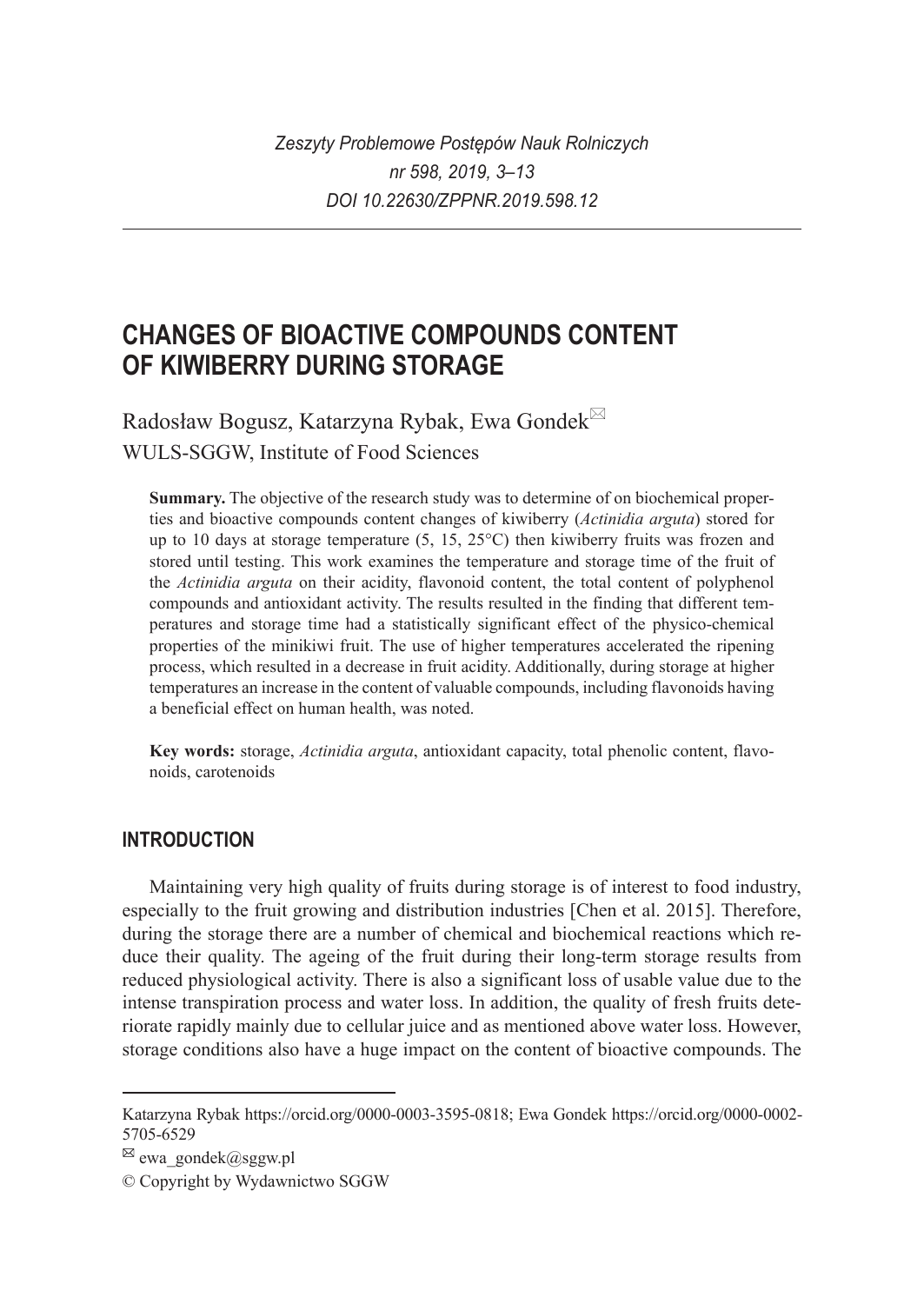main problem is that they are susceptible to oxidation reactions, which can negatively affect the antioxidant capacity in fruits. Dynamic variations in chemical composition and tissue structure cause changes in chemical, physical and sensory properties [Złotek and Wójcik 2012, Duarte-Molina et al. 2016, Mannozi et al. 2018]. Discussed in this article kiwiberry belongs to climacteric fruits. Under the influence of ethylene processes of fruit ripening and softening are much faster than in normal conditions [Stefaniak et al. 2017]. Berries such as minikiwi are very susceptible to quick spoilage and very highly perishable during inappropriate storage conditions. For example, fresh blueberries have a shelf life of 1–8 weeks mainly depending on stage of their ripeness [Chen et al. 2015]. One of the main factors limiting capability of using berries is softening and loss of firmness [Ciupak and Gładyszewska 2010, Chen et al. 2015].

Softening is first of all due to the change in cell-wall carbohydrate metabolism in fruits. This leads to a decrease in the content of selected components, for example structural. Softening process is also related to reduction total water soluble pectin and the disassembly of primary cell-wall and middle lamella structures ingredients. Cell-wall modifications are mainly hemicelluloses depolymerisation and the loss of arabinose. These modifications, including degradation of the cell-wall, results from the coordinated action of hydrolytic enzymes (especially polygalacturonase as well as glycosidases and glycanases) [Chen et al. 2015]. Brillante et al. [2015] concluded that berries change their physical properties during the ripening progresses, and at the same time accumulate flavonoids in the skin. Stefaniak et al. [2017] argued that changes in kiwiberry chemical composition and their quality is not yet known.

However, it is known that Actinidia fruits contain a range of bioactive ingredients with bacteriostatic properties, antioxidants and high enzyme activity, what is their added value. In addition, it is a rich source of various phytochemicals, such as vitamins (vitamin C and B), minerals, organic acid, phenolics (especially polyphenols), flavonoids, carotenoids (especially β-carotene and lutein) and pigments (β-carotene, chlorophylls, anthocyanins). The kiwiberry has become more and more often popular not only due to taste and pleasant sensory characteristics, but also due to potential pro-health effects. High consumers acceptance appreciate kiwiberry for positive nutritional and health values [Latocha et al. 2010, Latocha 2012, Latocha et al. 2015, Bialik et al. 2017, Latocha 2017, Bialik et al. 2018].

The aim of the study was to determine of on biochemical properties and bioactive compounds content changes of kiwiberry (*Actinidia arguta*) during storage at different temperature stored  $(5, 15, 25^{\circ}C)$  for up to 10 days.

#### **MATERIAL AND METHODS**

## **Material**

Experimental material was fruits of hardy kiwi (*Actinidia arguta* Polish variety 'Weiki'). Plants grew in the commercial plantation under supervision of scientists from the Environmental Protection Department, Warsaw University of Life Sciences – SGGW, Poland.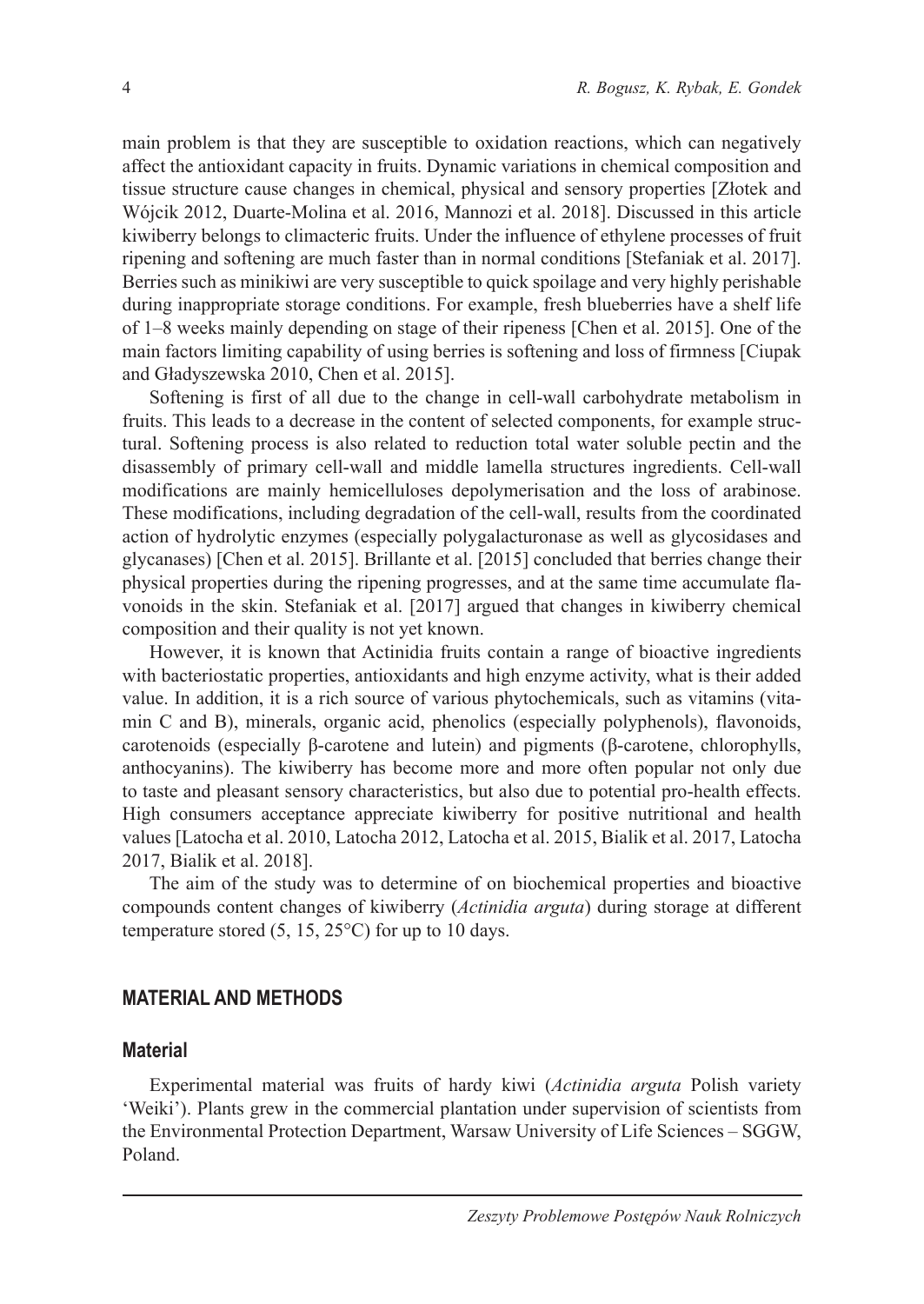#### **Storage and treatment of kiwiberry fruits**

Fruits at the eating maturity stage (harvested in October) were stored at three different temperatures (5, 15 and  $25^{\circ}$ C) for a period of 10 days. After a certain period of time (at one- or two-day intervals), the fruit was frozen and stored until the appropriate series of experiments. Before each experiment, the Actinidia fruits was thawed, crush (milled) and prepared according to the assay instructions. Sample codes of experimental runs developed in accordance with the scheme presented in the table below.

| Run<br>Przebieg | Storage time<br>[days]<br>Czas przechowywania<br>[dni] | Storage temperature<br>Temperatura przechowywania<br>$\lceil$ °C] | Sample codes<br>Przykład kodu |
|-----------------|--------------------------------------------------------|-------------------------------------------------------------------|-------------------------------|
|                 |                                                        |                                                                   | $1\,5$                        |
|                 |                                                        | 15                                                                | 1 15                          |
|                 |                                                        | 25                                                                | 1 25                          |
|                 |                                                        |                                                                   | $5\_5$                        |
|                 |                                                        | 15                                                                | $5 - 15$                      |
| h               |                                                        | 25                                                                | 525                           |
|                 | 10                                                     |                                                                   | 10 <sub>5</sub>               |
|                 | 10                                                     | 15                                                                | 10 15                         |
|                 | 10                                                     | 25                                                                | 10 25                         |

| Table.<br>The scheme of two-factorial design of sample codes |
|--------------------------------------------------------------|
|--------------------------------------------------------------|

Tabela. Schemat oznaczenia próbek za pomocą kodów

#### **Analytical analysis**

#### *Dry matter*

For each sample the dry matter was measured by the weight method. The mill-crushed material (2 g) was weighed into glass vessels and dried in a laboratory dryer with natural air circulation (POL-EKO SLN 115, Poland) at 70°C for 24 h. The dry matter content was calculated on the basis of weight loss during drying. The determination was made in duplicate.

#### *Total phenolic content*

The total polyphenolic content was determined using Folin-Ciocalteu method, in accordance with modified procedure presented previously by Nowacka et al. [2014] and Wiktor et al. [2016]. Extraction from the samples was carried out using an 80% ethanol solution. Samples were ground in an analytical mill (A10 Basic, IKA, Germany). About 20 ml of extraction reagent was added to 1.5 g of material, homogenized and heated on a hot plate until boiling. The solution was filtered into a flask and made up 80% ethanol to a volume of 50 ml. The extracts prepared in this way were used to determine the content of polyphenols, flavonoids and anti-radical activities. Volume of 4.92 ml of distilled water, 0.18 ml of extract and 0.3 ml of F-C reagent were added into glass tubes to determine total polyphenols content. The solution was mixed on a vortex and after 3 min 0.6 ml of 17.7% sodium carbonate solution was added, mixed and stored in the dark at room temperature for 1 h.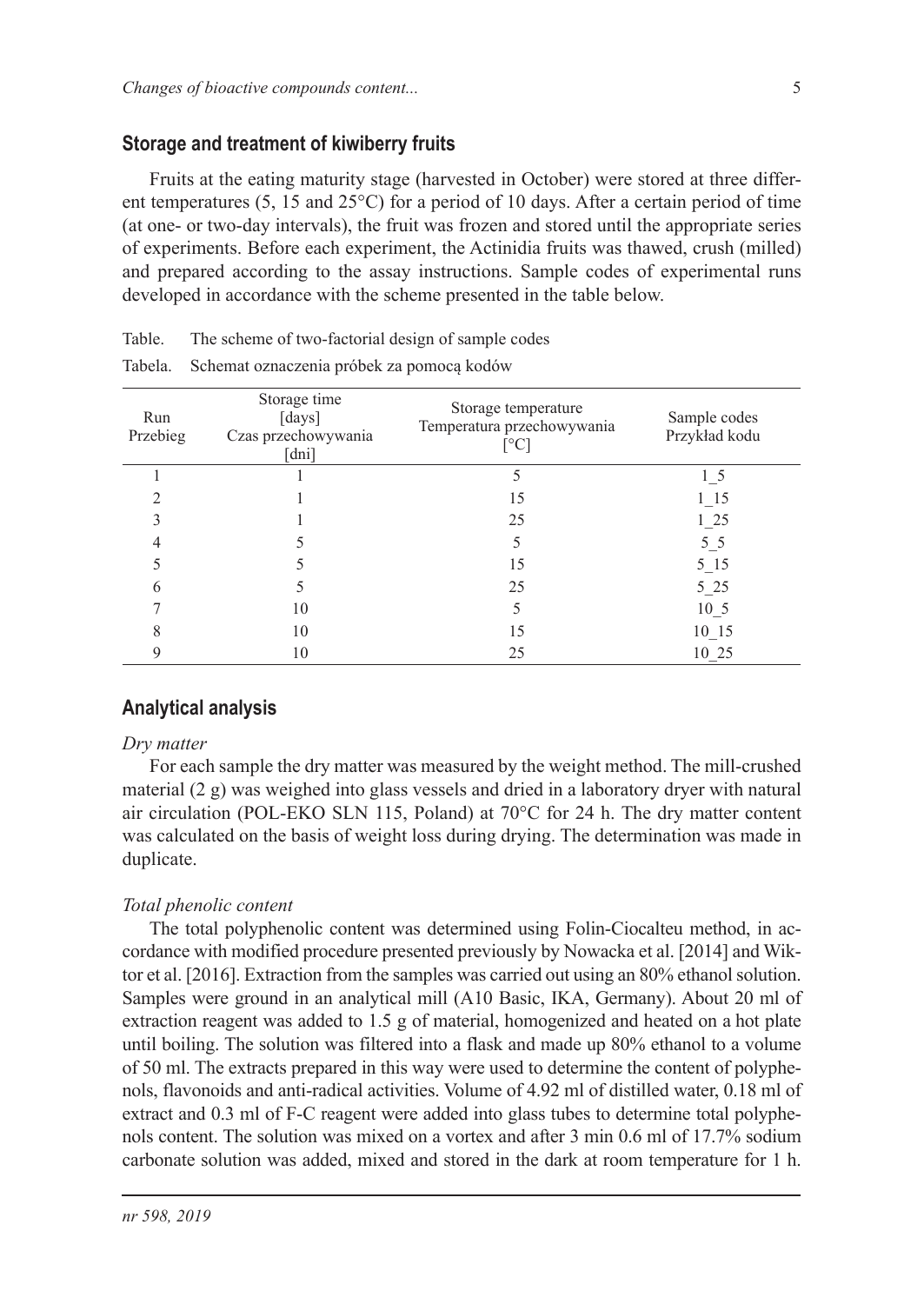A blank was prepared analogously, the extract was replaced with 0.18 ml of an 80% ethanol solution. The absorbance of the solutions was measured using a UV-VIS spectrophotometer (Thermo Spectronic Helios Gamma, Thermo Fischer Scientific, USA) at 750 nm, against a blank. The results are expressed in mg of gallic acid per 100 g of dry matter. The determinations were made in three replicates for each type of material.

#### *Total flavonoids content*

To assess the flavonoid content a spectrophotometric method based on measuring the absorbance of coloured complexes of flavonoid compounds with aluminum chloride was used.

To 2 ml ethanolic extract of the sample 2 ml 2% aluminum chloride solution (in 80% ethanol) was added and mixed. After 10-minute incubation at room temperature, in the dark absorbance at 430 nm was measured against an 80% ethanolic solution with a spectrophotometer (Thermo Spectronic Helios Gamma, Thermo Fischer Scientific, USA). The determination was performed in duplicate for each of the experiment variants tested. Results are expressed in mg quercetin per 1 g of dry matter.

#### *Antioxidant assay method*

The antioxidant measure procedure was reported by Nowacka et al. [2018]. Stock solution of ABTS•+ radical was prepared by dissolving in 5 ml of distilled water 19.2 mg of 2,2-azinobis (3-ethylbenzothiazoline-6-sulfonate) cation-radical, 3.3 mg  $K_2S_2O_8$ . Before analysis, a radical working solution was prepared by diluting the stock solution with 80% ethyl alcohol to obtain a solution with absorbance at 734 nm at 0.680–0.720. Volume of 20, 40, 60, 80 μl ethanol extract was added to the glass tubes and 3 ml of ABTS working solution, mixed. After 6 min incubation at room temperature without light, the absorption of radical and solutions was measured at 734 nm. The scavenging of ABTS presented in Actinidia fruit's extracts was expressed as the concentration of extract required to reduce a half of free radicals (EC50).

#### *Total carotenoids content*

The total content of carotenoids was determined based on the spectrophotometric method according to the Polish standard PN-EN 12136:2000 [Nowacka and Wedzik 2016]. To 1.5 g grinded sample 20 ml of distilled water, 1 ml of Carrez I solution, 1 ml of Carrez II solution were added to precipitate high molecular weight compounds i.e. the proteins, mixed and after 2 min centrifuged (2,000 g, 5 min). Carotenoids were extracted three times with portions of 25 ml acetone. Petroleum ether (45 ml) was added to the supernatant and mixed. After phase aberration the absorbance of solutions were measured at 450 nm. The total carotenoids content was expressed in mg β-carotene per 100 g of dry matter.

#### *Total acidity*

The total acidity was determined using a titration method [Cendrowski and Mitek 2012, Ochmian et al. 2016, PN-90/A-75101/04]. To 2.5 g of the crushed sample 25 ml of distilled water was added and slowly heated on a hot plate. The solution was filtered and made up to 50 ml and was titrated with a 0.1M NaOH solution to obtain a pH 8.1. The results are presented as g citric acid  $(C_6H_8O_7)$  per 1 g of dry sample substance.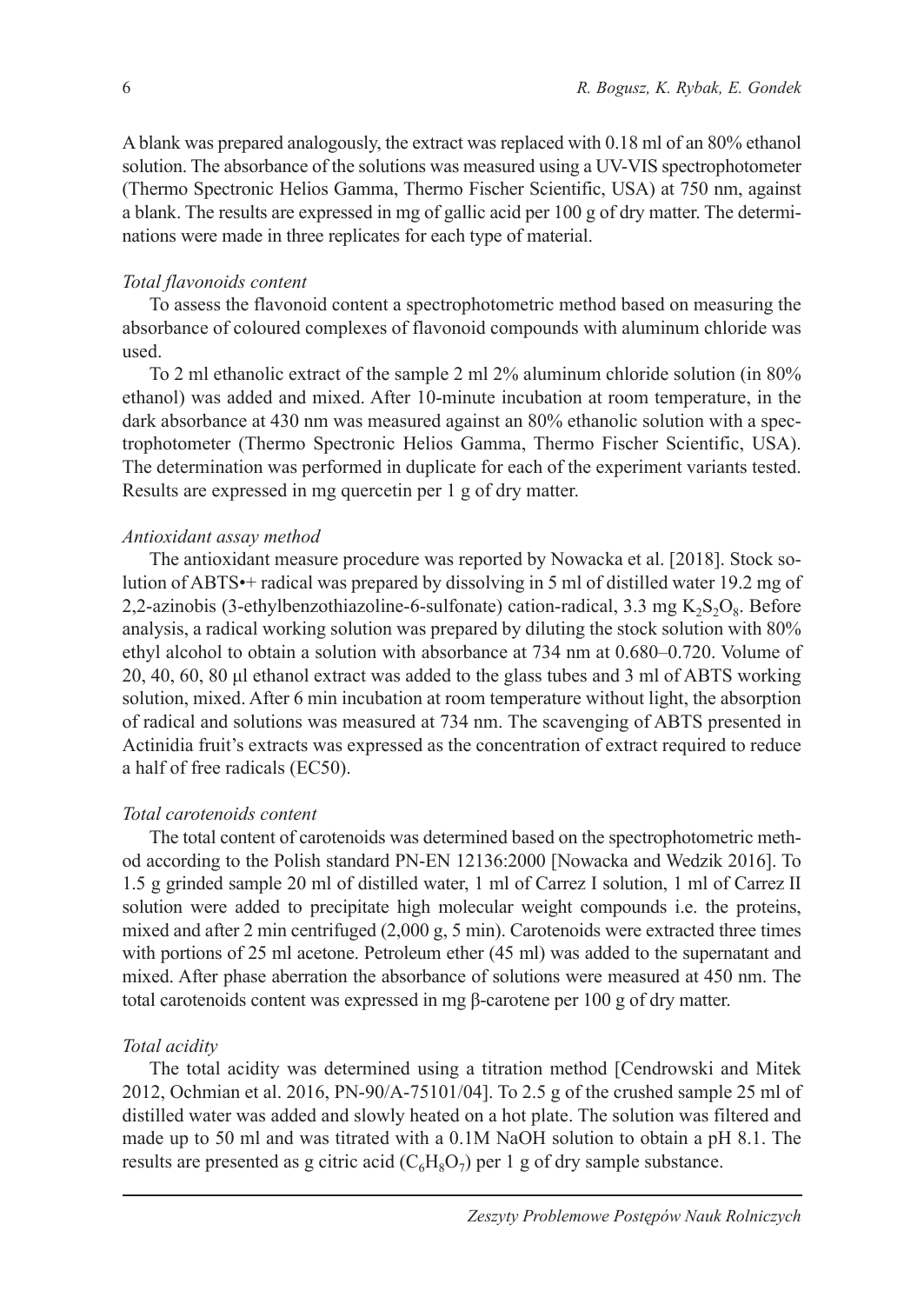#### **Statistical analysis**

The obtained results were statistically analysed with Statistica 13.1 software. In order to determine the biochemical changes in kiwiberry fruits during storage were used two- -factors ANOVA. The Tuckey HSD test was applied to identify statistically significant differences between the mean values at a confidence level of 95% ( $\alpha$  = 0.05).

#### **RESULTS AND DISCUSSION**

The acidity of the fruit tested one day after rupture differed significantly (Fig. 1). The acidity of the fruit tested one day after rupture differed significantly. On the basis of the results, it was observed statistically important increase of TA after 5 days of storage in samples stored at 15 and 25°C, and after next 5 days amount of TA in the lowest and highest temperature is still at the same level. Krupa et al. [2011] studied the ripe *Actinidia arguta* fruit stored in refrigerated conditions for 42 days. Claimed the loss of acidity of these fruits with the experiment parameters used. Idaszewska et al. [2019] observed that the natural course of the life processes of blueberries resulted in a decrease in the content of citric acid from 1.1 to 0.7% and a significant increase in the content of ascorbic acid from 11.0 to 11.5 mg% for blueberries stored for 7 days. The authors found that overall of the organic acids decreases during the maturation of fruits [Idaszewska et al. 2019]. According to Kaliś [2015], the degradation of ascorbic acid depends on the content of enzymes in plant tissue. Moreover, high temperatures and long storage times can accelerate its degradation. Idaszewska et al. [2014] examined the impact of storage conditions (different temperatures and access or lack of light access) on the maturation of avid tomatoes. Drealized that the citric acid content in the initial stages of storage of tomatoes increased



Mean values for each storage time followed by the same letter do not differ significantly at  $\alpha = 0.05$  (Tukey HSD test) – Wartości średnie dla danego czasu przechowywania, oznaczone tymi samymi literami nie różnią się istotnie przy  $\alpha$  = 0,05 (test Tukeya).

- Fig. 1. Changes of total acidity of minikiwi fruits during storage at different temperature
- Rys. 1. Zmiany kwasowości ogólnej w owocach minikiwi podczas przechowywania w różnej temperaturze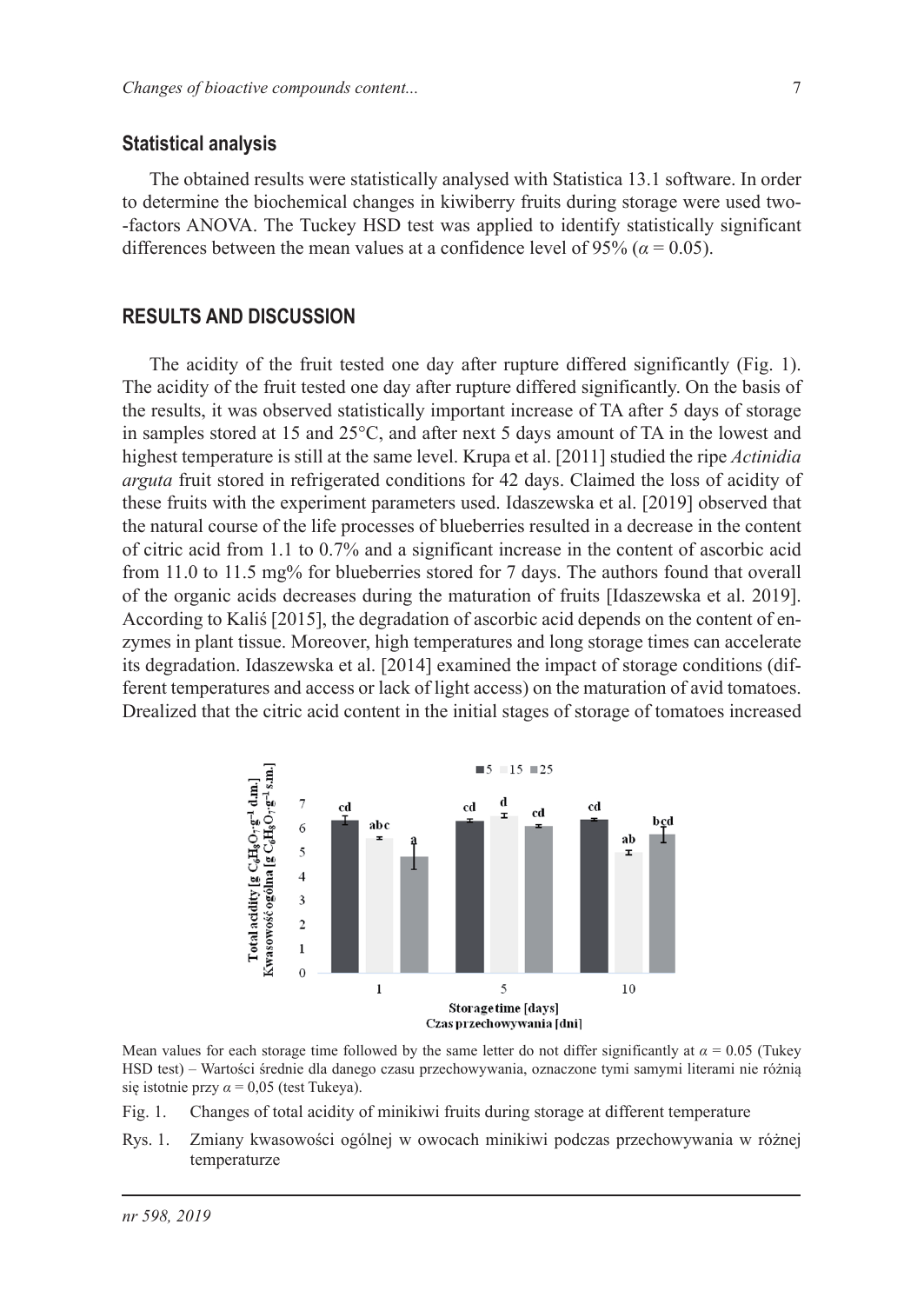slightly. However, with the progressive process of maturation, the content of simple sugars increased, which down the concentration of citric acid.

The content of polyphenolic compounds (Fig. 2) in the fruit of the minikiwi varied according to storage conditions and ranged from 2,456 to 4,011 mg GAE·100 g d.m.<sup>-1</sup>. On the first day of the study after harvest their content was higher at lower temperature. After 5 days, an increase in the case of samples stored at 15 and 25°C and a decrease in the content could be observed after another 5 days of storage of samples stored at 15°C. After 10 days the polyphenols content in samples stored at 5 and 25°C did not differ significantly. Such differences may be due to the lack of homogeneity of minikiwi fruit samples tested.

According to Krupa et al. [2011], the initial increase in the overall polyphenol content of Actinidia fruit, stored at 1°C for 42 days, was caused by a change in temperature and a thermal shock resulting from this. After the further weeks of storage, however, they observed a decrease in the content of polyphenol compounds. Latocha et al. [2015] noted that the skin of the fruit of the minikiwi is a rich source of phenolic compounds. Thus, low-total fruits, characterized by a significant share of the peel, showed higher content of these compounds.

The flavonoid content of the samples tested varied widely (Fig. 3). Significantly higher flavonoid content was characterized by samples stored at higher temperatures compared to those stored refrigerated. In addition, it can be seen that on the last day of the study the flavonoid content was lower than after half the time, where the highest flavonoid content (526 and 579 mg of quercetin per 1 g dry matter) was reported.

Stefaniak et al. [2017] reported that the total phenolic content of minikiwi fruits increased during storage under refrigeration conditions, in particular after four weeks. Valero et al. [2011] observed that in the cherries (sweet cherry) treated after harvesting



Mean values for each storage time followed by the same letter do not differ significantly at  $\alpha = 0.05$  (Tukey HSD test) – Wartości średnie dla danego czasu przechowywania, oznaczone tymi samymi literami nie różnią się istotnie przy *α* = 0,05 (test Tukeya).

- Fig. 2. Changes of total polyphenolic content of minikiwi fruits during storage at different temperature
- Rys. 2. Zmiany zawartości polifenoli ogółem w owocach minikiwi podczas przechowywania w różnej temperaturze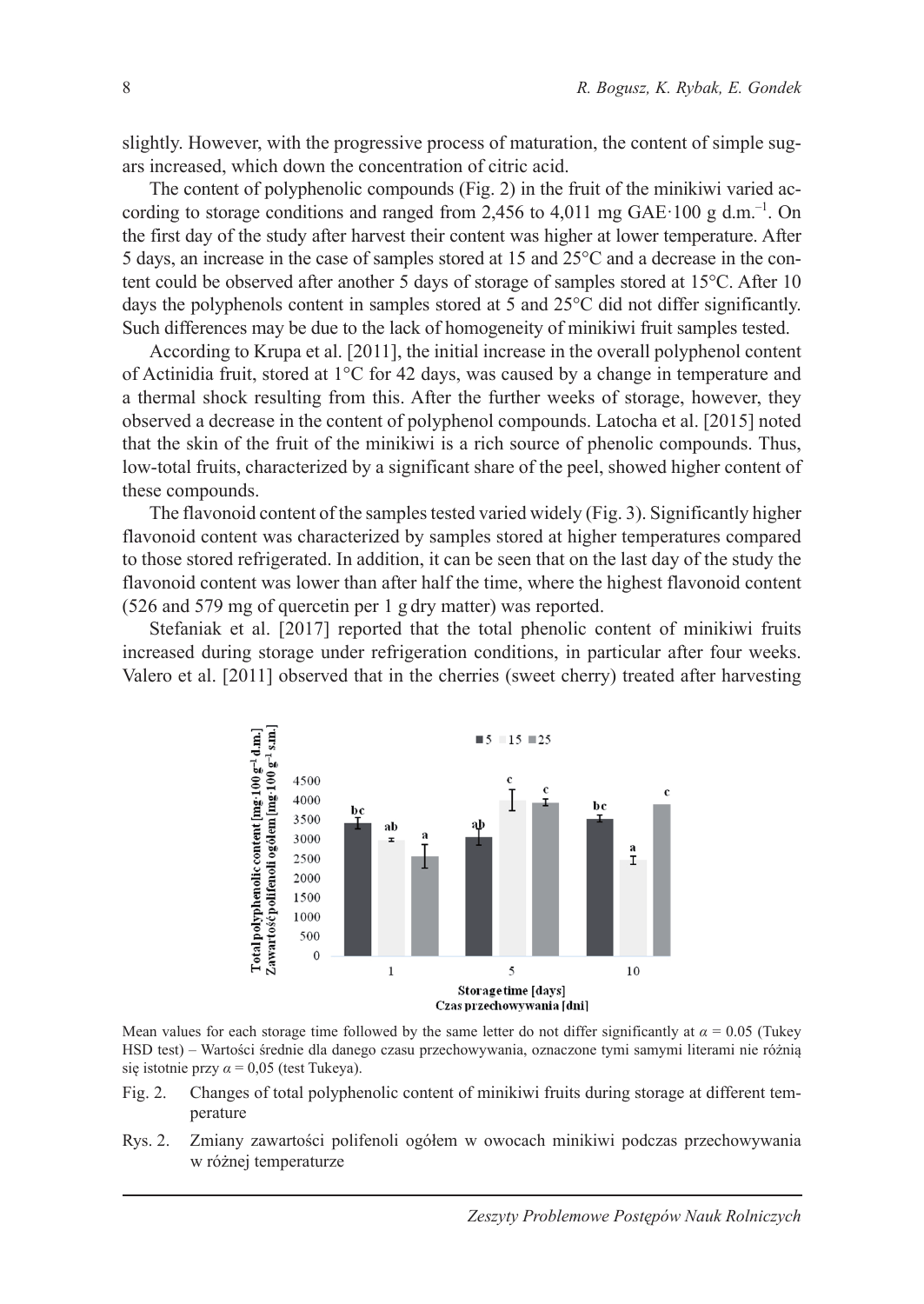

Mean values for each storage time followed by the same letter do not differ significantly at  $\alpha = 0.05$  (Tukey HSD test) – Wartości średnie dla danego czasu przechowywania, oznaczone tymi samymi literami nie różnią się istotnie przy *α* = 0,05 (test Tukeya).

- Fig. 3. Changes of total flavonoid content of minikiwi fruits during storage at different temperature
- Rys. 3. Zmiany zawartości flawonoidów ogółem w owocach minikiwi podczas przechowywania w różnej temperaturze

different acids, the increase in the concentration of phenolic compounds during storage is due to the post-harvest maturation process. Rapisarda et al. [2008] also noted an increase in flavonoid content in other refrigerated fruit (five orange genotypes), while slightly reducing the content of ascorbic acid.

Changes in the content of carotenoids during storage under different conditions are shown in Figure 4. Significant effects of time were found, as well as storage temperatures



Mean values for each storage time followed by the same letter do not differ significantly at  $\alpha = 0.05$  (Tukey HSD test) – Wartości średnie dla danego czasu przechowywania, oznaczone tymi samymi literami nie różnią się istotnie przy  $\alpha$  = 0,05 (test Tukeya).

Fig. 4. Changes of carotenoid content of minikiwi fruits durning storage at different temperature

Rys. 4. Zmiany zawartości karotenoidów w owocach minikiwi podczas przechowywania w różnej temperaturze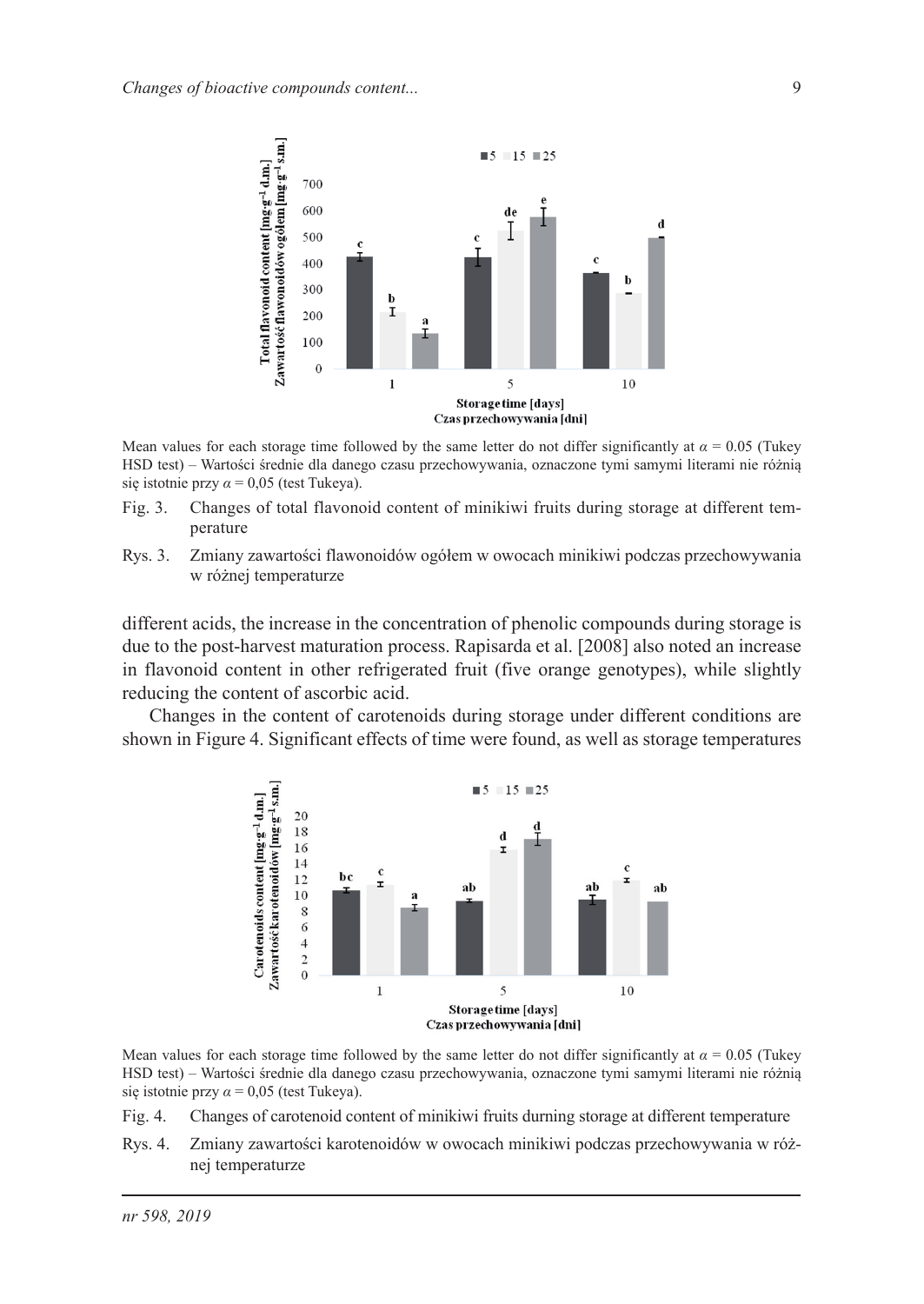on the content of carotenoids. During the first fruit storage period, the content of the test samples increased, in particular when higher ambient temperatures are used. After another 5 days, a value of the compounds tested decreased. The shorter storage time of the fruit allowed to maintain a higher carotenoids content, which are beneficial for nutritional reasons.

Tavarini et al. [2008] examined the content of bioactive compounds in *Actinidia deliciosa* 'Hayward' during two storage variants (2 or 6 months of refrigerated storage with the last week under room temperature conditions). The content of carotenoids in the fruit was found to have increased in the first storage variant, from the time when the carotenoid content decreased in the second.

The storage time and temperature had a significant impact on the antioxidant capacity of the harvested fruit (Fig. 5). A marked increase in antioxidant capacity occurred during storage at higher temperatures. In the first 5 days, the antioxidant capacity significantly increased, which illustrated a decrease in the value of ABTS. In the next stage of storage these properties did not change for the sample stored at the lowest temperature. For a sample at  $15^{\circ}$ C after 10 days of storage the EC50 value was significantly higher than at 1 day. Increased antiradical activity results not only from the fruit ripening process, during which the content of biologically active compounds increases. The above theory is also confirmed by Mannozi et al. [2018]. Researchers in their studies stored blueberries for 2 weeks at 4°C and noticed an increase in antioxidant activity of fruit. Latocha et al. [2015] found that the total antioxidant activity of the transient fruit of the kiwi fruit depends on the species and variety. Tavarini et al. [2008] in their research proved that the antioxidant capacity of *Actinidia deliciosa* 'Hayward' fruit stored in refrigeration conditions has been reduced and its re-growth is possible



Mean values for each storage time followed by the same letter do not differ significantly at  $\alpha = 0.05$  (Tukey HSD test) – Wartości średnie dla danego czasu przechowywania, oznaczone tymi samymi literami nie różnią się istotnie przy  $\alpha$  = 0,05 (test Tukeya)

- Fig. 5. Changes of antioxidant activity (EC50) of minikiwi fruits during storage at different temperature
- Rys. 5. Zmiany aktywności przeciwutleniającej (EC50) w owocach minikiwi podczas przechowywania w różnej temperaturze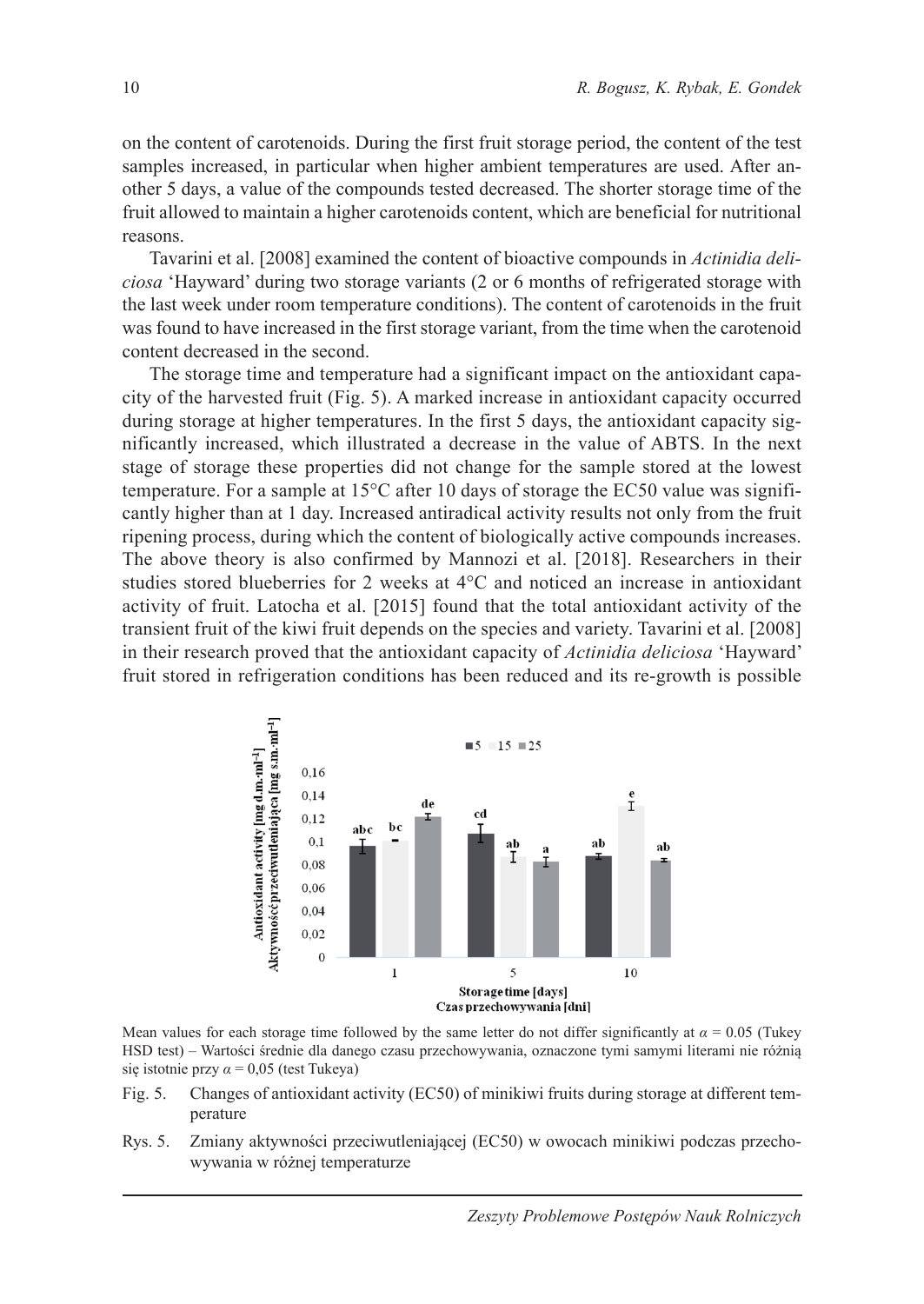by storing for a week under room temperature conditions. In addition, Mannozi et al. [2018] stressed that the ABTS method is a useful tool for determining the antiradical activity of berries.

## **CONCLUSIONS**

Studies conducted indicate that the biochemical properties of kiwiberries depend on storage conditions. The value of bioactive compounds may increase or decrease over storage time. In the initial stage of storage of fruit, their content increased, while in the next period a decrease in the content of the compounds tested was observed. This was followed by the fluctuating antioxidant activity, which reached the highest values on the last day of the study.

In addition, the use of higher temperatures significantly accelerates the ripening of the fruit, which contributes to an increase in, and in the case of higher temperatures, to a constant content of total polyphenolic compounds. Which biochemical changes may also occur as a result of transpiration during storage, which depends mainly on the species of fruit tested, the degree of maturity and the conditions for their storage.

## **REFERENCES**

- Bialik M., Gondek E., Wiktor A., Latocha P., Witrowa-Rajchert D., 2017. Mathematical Modeling of *Actinidia arguta* (Kiwiberry) Drying Kinetics. Agric. Eng. 21(4), 5–13.
- Bialik M., Wiktor A., Latocha P., Gondek E., 2018. Mass transfer in osmotic dehydration of kiwiberry: Experimental and mathematical modeling studies. Molecules 23(5), 1236. https:// www.doi.org/10.3390/molecules23051236
- Brillante L., Tomasi D., Gaiotti F., Giacosa S., Torchio F., Rio Segade S., Siret R., Zouid I., Rolle L., 2015. Relationships between skin flavonoid content and berry physical-mechanical properties in four red wine grape cultivars (*Vitis vinifera* L.). Sci Hortic. 197, 272–279.
- Cendrowski A., Mitek M., 2012. Wpływ przechowywania na wybrane parametry jakościowe konfitur z płatków róży owocowej. ZPPNR 570, 7–18.
- Chen H., Cao S., Fang X., Mu H., Yang H., Wang X., Xu Q., Gao H., 2015. Changes in fruit firmness, cell wall composition and cell wall degrading enzymes in postharvest blueberries during storage. Sci. Hortic. 188, 44–48.
- Ciupak A., Gładyszewska B., 2010. Właściwości mechaniczne skórki pomidora w różnych temperaturach przechowywania. Acta Agroph. 15(1), 45–54.
- Duarte-Molina F., Gomez P.L., Agueda Castro M., Alzamora S.M., 2016. Storage quality of strawberry fruit treated by pulsed light: Fungal decay, water loss and mechanical properties. Innov. Food Sci. Emerg. 34, 267–274.
- Idaszewska N., Bieńczak K., Drabicka A., 2014. Wpływ warunków przechowywania na dojrzewanie pomidorów. Inż. Ap. Chem. 53(6), 414–415.
- Idaszewska N., Janeba-Bartzewicz E., Bieńczak K., 2019. Zmiany składu chemicznego w owocach borówki amerykańskiej (*Vaccinium corybosum*) podczas transportowania. Autobusy  $20(1-2)$ , 62-65.
- Kaliś K., 2015. Dwukierunkowe działanie witaminy C a degradacja i suplementacja. Postępy Hig. Med. Dosw. 69, 1239–1244.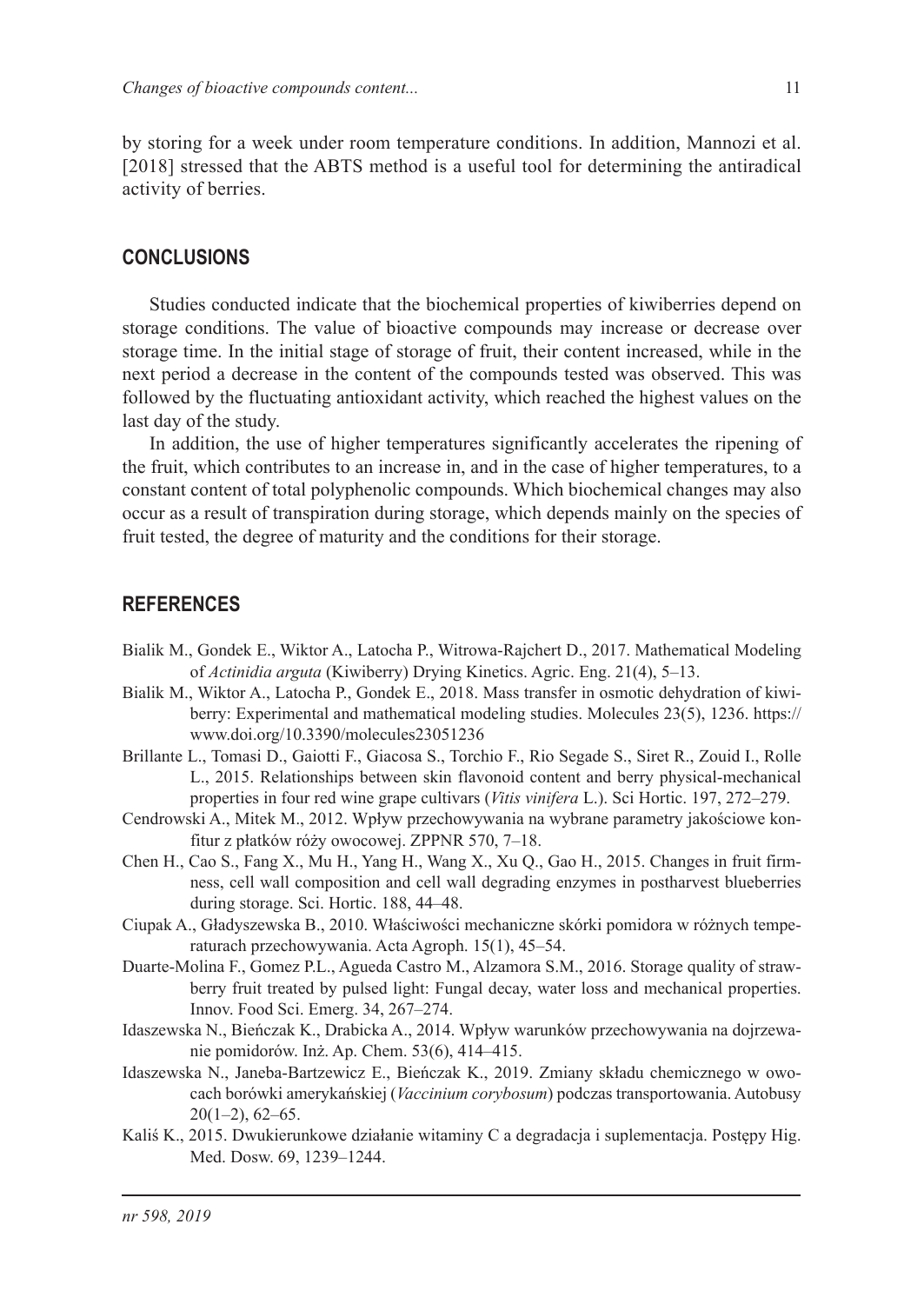- Krupa T., Latocha P., Liwińska A., 2011. Changes of physicochemical quality, phenolics and vitamin C content in hardy kiwifruit (*Actinidia arguta* and its hybrid) during storage. Sci. Hortic. 130, 410–417.
- Latocha P., 2012. Some morphological and biological features of 'Bingo' a new hardy kiwifruit cultivar from Warsaw University of Life Sciences (WULS) in Poland. Rocz. Pol. Tow. Dendrol. 60, 61–67.
- Latocha P., 2017. The Nutritional and Health Benefits of Kiwiberry (*Actinidia arguta*) A Review. Plant Foods Hum. Nutr. 272, 325–334.
- Latocha P., Krupa T., Wołosiak R., Worobiej E., Wilczak J., 2010. Antioxidant activity and chemical difference in fruit of different *Actinidia* sp. Int J. Food Sci Nutr. 61(4), 381–394.
- Latocha P., Łata B., Stasiak A., 2015. Phenolics, ascorbate and the antioxidant potential of kiwiberry vs. common kiwifruit: The effect of cultivar and tissue type. J. Funct. Foods 19, 155–163.
- Mannozzi C., Tylewicz U., Chinnici F., Siroli L., Rocculi P., Rosa M.D., Romani S., 2018. Effects of chitosan based coatings enriched with procyanidin by-product on quality of fresh blueberries during storage. Food Chemistry 251, 18–24.
- Nowacka M., Fijalkowska A., Dadan M., Rybak K., Wiktor A., Witrowa-Rajchert D., 2018. Effect of ultrasound treatment during osmotic dehydration on bioactive compounds of cranberries. Ultrason. 83, 18–25.
- Nowacka M., Śledz M., Wiktor A., Witrowa-Rajchert D., 2014. Changes of radical scavenging activity and polyphenols content during storage of dried apples. Int. J. Food Prop. 17(6), 1317–1331.
- Nowacka M., Wedzik M., 2016. Effect of ultrasound treatment on microstructure, colour and carotenoid content in fresh and dried carrot tissue. Applied Acoust. 103, 163–171.
- Ochmian I., Yordanov A., Mijowska K., Chełpiński P., 2016. Wpływ przechowywania owoców persymony (*Diospyros kaki*) w warunkach shelf life na wybrane cechy fizyczne i skład chemiczny. ZNTJ 1(104), 155–166.
- PN-90/A-75101/04. Przetwory owocowe i warzywne. Oznaczenie kwasowości ogólnej [Fruit and vegetable preserves. Determination of total acidity].
- PN-EN 12136:2000. Soki owocowe i warzywne. Oznaczanie całkowitej zawartości karotenoidów oraz ich poszczególnych frakcji [Fruit and vegetable juices. Determination of total carotenoids and their individual fractions].
- Rapisarda P., Lo Bianco M., Pannuzzo P., Timpanaro N., 2008. Effect of cold storage on vitamin C, phenolics and antioxidant activity of five orange genotypes (*Citrus sinensis* (L.) Osbeck). Postharvest Biol. Tec. 49(3), 348–354.
- Stefaniak J., Sawicka M., Krupa T., Latocha P., Łata B., 2017. Effect of kiwiberry pre-storage treatments on the fruit quality during cold storage. Zemdirbyste-Agriculture 104(3), 235–242.
- Tavarini S., Degl'Innocenti E., Remorini D., Massai R., Guidi L., 2008. Antioxidant capacity, ascorbic acid, total phenols and carotenoids changes during harvest and after storage of Hayward kiwifruit. Food Chemistry 107(1), 282–288.
- Valero D., Diaz-Mula H.M., Zapata P.J., Castillo S., Guillén F., Martinez-Romero D., Serrano M., 2011. Postharvest treatments with salicylic acid, acetylsalicylic acid or oxalic acid delayed ripening and enhanced bioactive compounds and antioxidant capacity in sweet cherry. J. Agricult. Food Chem. 59(10), 5483–5489.
- Wiktor A., Śledz M., Nowacka M., Rybak K., Witrowa-Rajchert D., 2016. The influence of immersion and contact ultrasound treatment on selected properties of the apple tissue. Appl. Acoust. 103(Part B), 136–142.
- Złotek U., Wójcik W., 2012. Wpływ powlekania chitozanem korzeni pietruszki (*Petroselinum hortense*) na wybrane ich cechy podczas przechowywania. ŻNTJ 4(83), 75–85.